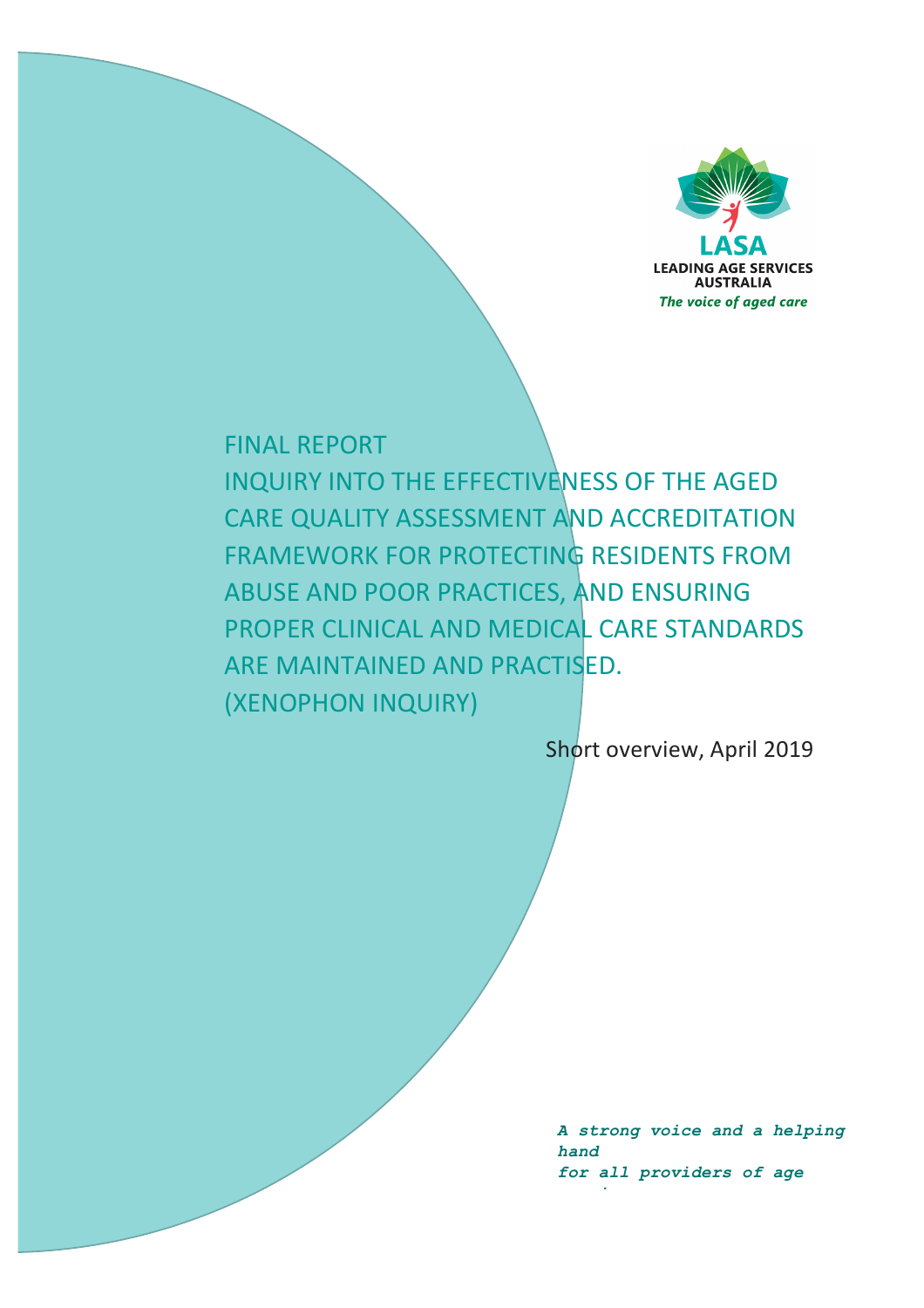# **Leading Age Services Australia**

Leading Age Services Australia (LASA) is the national peak body representing and supporting providers of age services across residential care, home care and retirement living. Our purpose is to enable a high performing, respected and sustainable age services industry delivering affordable, accessible, quality care and services for older Australians. We represent our Members by advocating their views on issues of importance and we support our Members by providing information, services, training and events that enhance performance and sustainability.

LASA's membership base is made up of organisations providing care, support and services to older Australians. Our Members include private, not-for-profit, faith-based and government operated organisations providing age services across residential aged care, home care and retirement living. 55% of our Members are not-for-profit, 37% are for-profit providers and 8% of our Members are government providers. Our diverse membership base provides LASA with the ability to speak with credibility and authority on issues of importance to older Australians and the age services industry.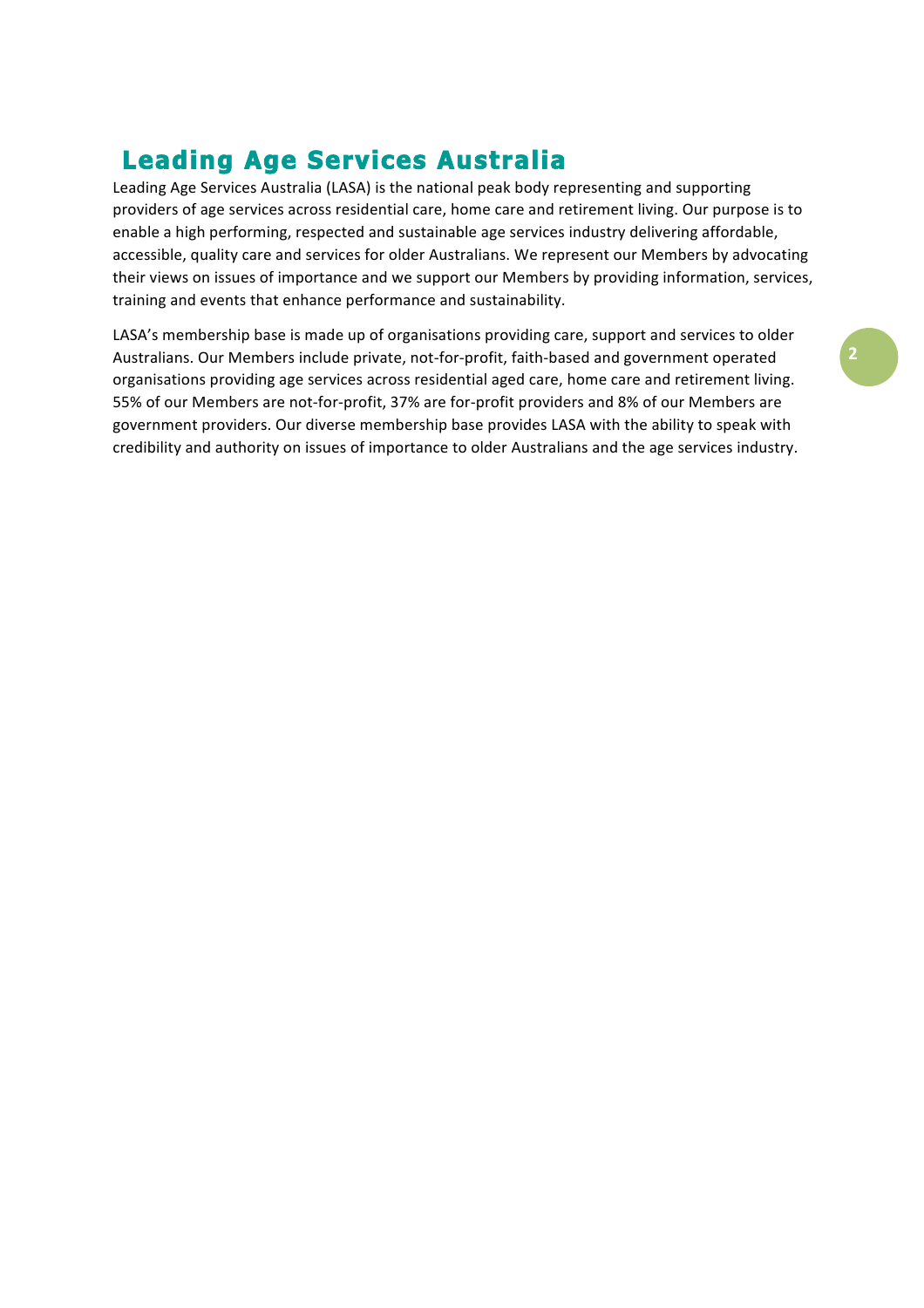On 3 April 2019 the Senate tabled its final report of the *Inquiry into the effectiveness of the Aged* Care Quality Assessment and accreditation framework for protecting residents from abuse and poor *practices, and ensuring proper clinical and medical care standards are maintained and practised*.

In this report the Senate Community Affairs References Committee (committee) states that it received compelling evidence about systemic issues that negatively impact the quality of aged care services throughout Australia. The evidence described failures of care in residential aged care facilities (RACFs) including personal and clinical care standards, nutrition, social inclusion, rehabilitation and palliative care.

**The committee concluded that: 'notwithstanding the defences put forward by the RACF sector, it is now a universally accepted truth that a poor standard of care is being experienced by too many RACF residents' (p.13).**

The committee remains sceptical of RACF sector claims that these are individual outlier events that do not represent the general standard of care. When these events are collated into a single body of evidence, the committee forms a picture of an RACF service sector with an unacceptably high level of 'individual' incidents of poor care.

# **Key factors contributing to poor clinical care standards are identified as:**

- A lack of an appropriate model of care for most RACFs.
- Lack of access to clinical services, often due to funding constraints.
- Insufficient internal governance and external regulation of clinical practice.
- Restrictive practices being used at alarmingly high rates.

# **The committee's findings on the regulation of clinical care include:**

The change to person-centred care  $-\text{must}$  be met with a corresponding change to personcentred regulation. Assessments of care standards should not be limited by jurisdictional barriers, but look holistically at the care needs of RACF residents with a 'no wrong door' approach to issues of concern. The committee appears particularly concerned about RACFs' compliance with state and territory laws that regulate the dispensing of medications to individuals with cognitive impairment.

## • **The new Charter of Aged Care Rights may be too brief, may not meet the needs of RACF residents and may leave their rights to be interpreted by the RACF. This is not desirable (p.56).**

The Department may need to work with providers, advocates and RACF residents to ensure that the rights are imbued with appropriate content and that residents' rights are strengthened.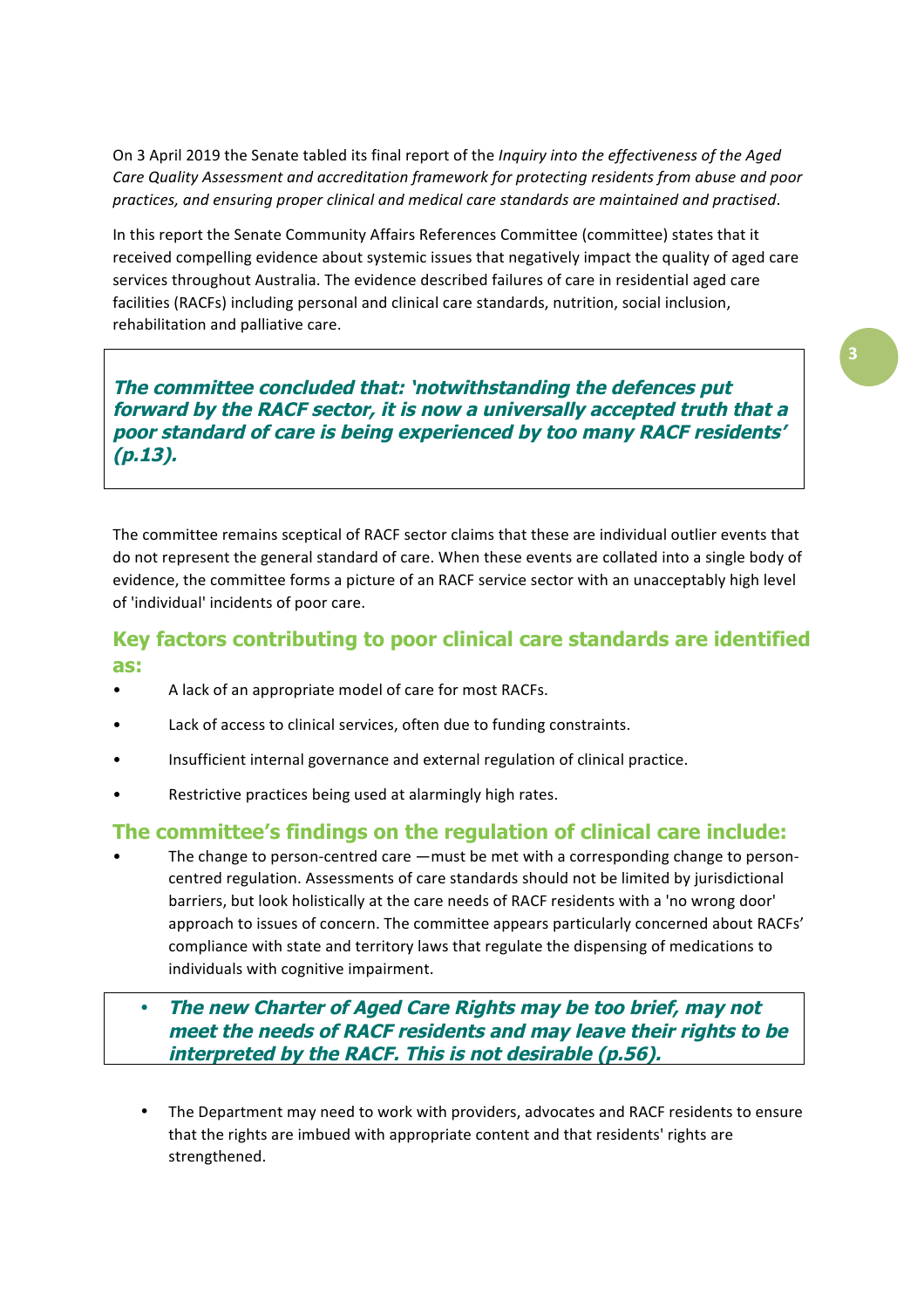• **The element of clinical governance is lacking across the board in RACFs. The committee is troubled that the requirements for clinical governance are watered down in the incoming Single quality framework (p. 71).**

- The committee concurs with the views of the AMA that inadequate staffing prevents quality care.
	- **The committee is highly concerned with the oversight of medications in RACFs (p. 72).**
- External oversight is lacking that ensures medications in RACFs are being managed safely, are prescribed appropriately, and are administered according to relevant laws.
- Oversight of restrictive practice in the aged care context cannot be any less than the oversight in any other care context, such as that used in the health or disability care context.
- Data collection should support ongoing research, clinical best-practice and consumer choice.
	- **There needs to be additional regulation of personal care workers and aged care workers in RACFs. At minimum, people providing direct care should be covered by the National Code of Conduct for health care workers. The committee considers that a central registry may be desirable (p.79).**

#### **Committee's findings on the interaction with the health care sector**

- RACF residents are predominantly people with complex health care needs. They often require a great deal of clinical care beyond day-to-day nursing care.
- The Australian Commission on Safety and Quality in Health Care (Health Care Commission) submitted that RACF providers have a non-delegable duty of care to residents to protect them from harm. This duty of care would extend to external medical services provided onsite in RACFs.
- Leading Age Services Australia submitted that under the Aged Care Act 1997 (Cth) the RACF provider is ultimately responsible for the overall care of the care recipient, although RACF providers' responsibility for the quality of care delivered by visiting health professionals 'has not been tested and remains a grey area'.
- The committee considers a broader role for PHNs in creating linkages between RACFs and the broader health sector to ensure that the appropriate care is wrapped around the care recipient.

**4**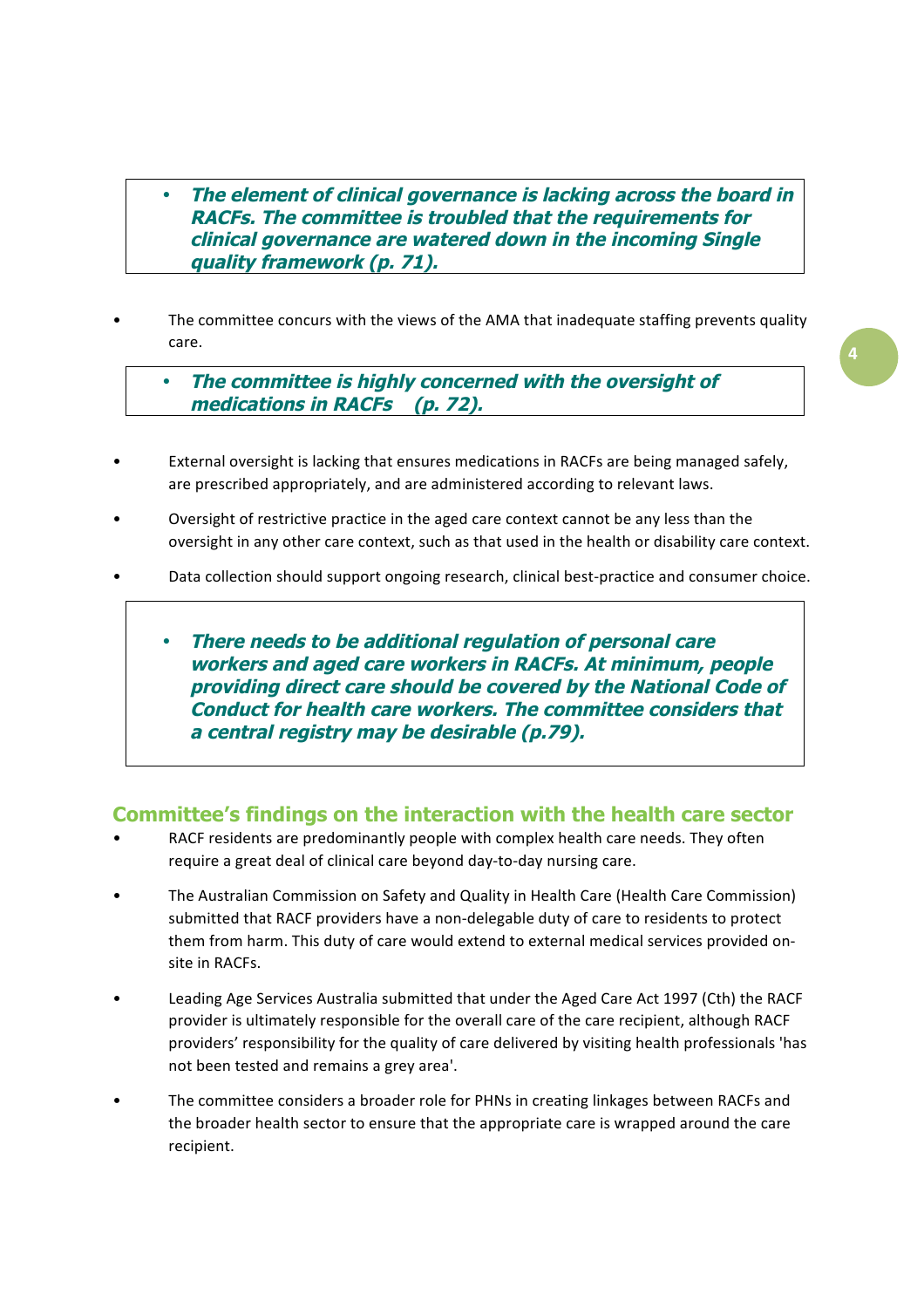#### • **The committee is concerned about the lack of access to GPs in RACFs and believes this issue needs addressing as a matter of urgency (p.89).**

## **Committees views on quality and funding**

The quality of clinical and medical care in aged care services is not of a consistent standard that any reasonable person would accept. The committee considers that issues of funding and the overall viability of the aged care sector are inextricably linked to the quality standards of aged care.

#### **Overall committee views**

- Residential aged care is a hybrid model of service delivery, awkwardly straddling the divide between being a health facility and support accommodation.
- A lack of clarity exists about where the dividing line is between personal and clinical care, who should be responsible for delivering those types of care, and who should be responsible for the standards of care. Until we solve the fundamental problem of defining what we want from residential aged care facilities (RACFs), no regulatory framework will be able to resolve these issues.
- This lack of definition is also evident within policies, operational guidelines and funding frameworks within the Department of Health itself, which lack clarity and are often contradictory in how aged care is defined.
- This inquiry demonstrated that gaps exist in the current framework for the delivery of clinical services in RACFs and that poor clinical care for older Australians who live in RACFs has too often been the result. The Single Aged Care Quality Framework which promotes person-centred care is a positive step forward. However, much more needs to be done to promote a higher quality of care for people living in RACFs.
- To get person-centred care, the sector needs person-centred regulation.

#### **List of recommendations**

**Recommendation 1:** The committee recommends the Australian Government release its consolidated response to all recommendations in key reports made in the past decade to improve aged care service delivery and regulation, and its interaction with the primary health and acute care sectors.

**Recommendation 2:** The committee recommends that the Australian Government clarify that residential aged care providers ultimately hold a duty of care to all residents.

**Recommendation 3:** The committee recommends that the Australian Government implement a clearly articulated principle that the duty of care for the regulation of all care within the aged care residential setting ultimately rests with the Aged Care Quality and Safety Commission.

**Recommendation 4:** The committee recommends the Australian Government establish a body with responsibility for aged care research.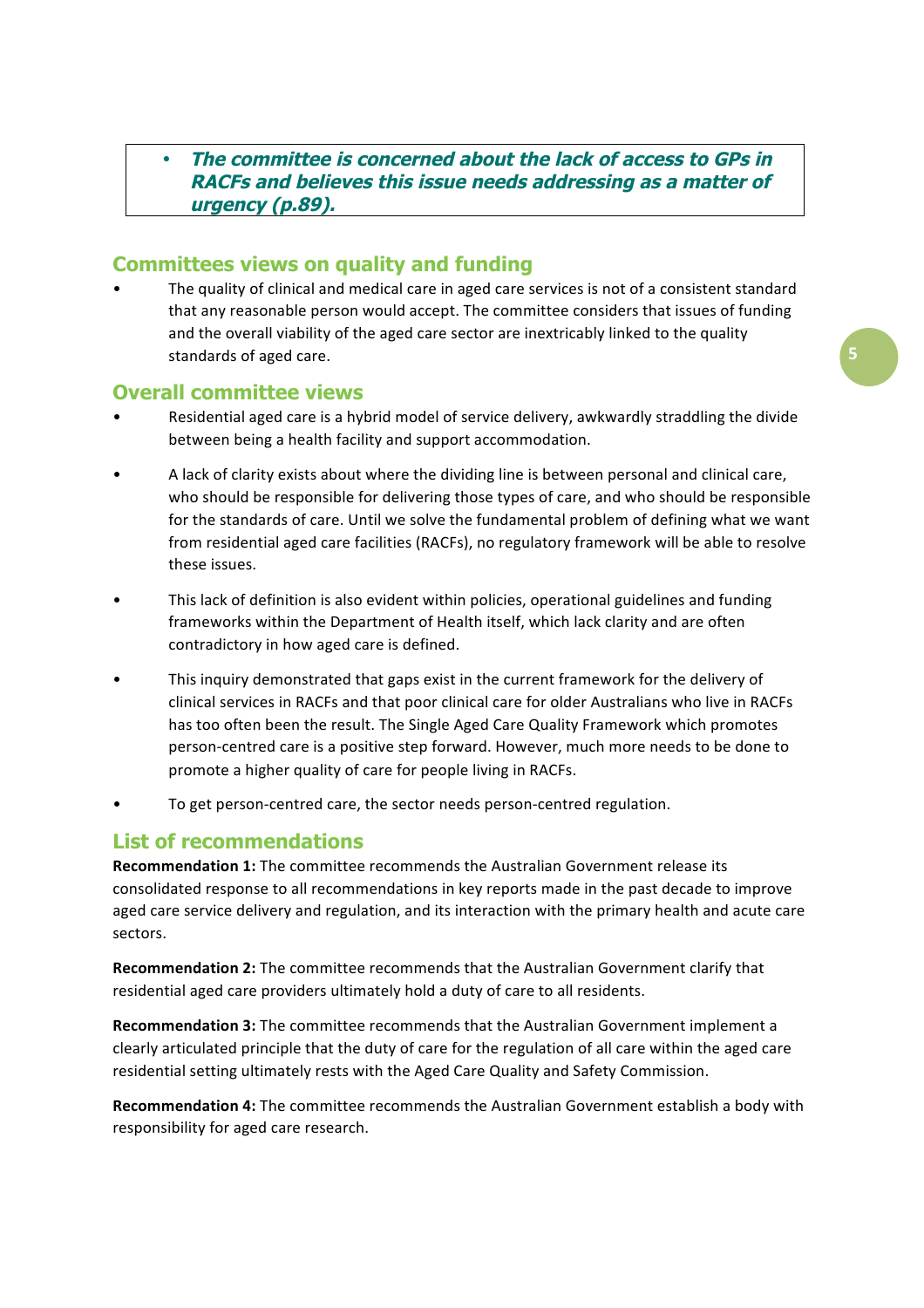**Recommendation 5:** The committee recommends the Australian Government continue work to expand the role of the Aged Care Quality and Safety Commission, in consultation with aged care stakeholders, to drive continuous improvement in levels of quality and safety in aged care.

**Recommendation 6:** The committee recommends that the Aged Care Quality and Safety Commission work collaboratively with the Department of Health, the Australian Commission on Safety and Quality in Health Care and aged care stakeholders to develop an industry model of care. This model of care should incorporate a model clinical governance framework which clearly defines the scope of personal and clinical care.

**Recommendation 7:** The committee recommends that the requirements for a model of care and clinical governance framework be more clearly articulated within the Single Aged Care Quality Framework, including clearly defined service outcomes expected from those frameworks.

**Recommendation 8:** The committee recommends that the Aged Care Quality and Safety Commission work collaboratively with the Department of Health, the Australian Commission on Safety and Quality in Health Care and aged care stakeholders to develop benchmarks for staffing levels and skills mix, which includes the requirement to roster an Registered Nurse on duty at all times, to assist residential aged care providers in staff planning and aged care assessors in regulating safe and appropriate staffing.

**Recommendation 9:** The committee recommends the Australian Government take action, as a matter of urgency, to ensure the National Framework for Reducing and Eliminating the Use of Restrictive Practices in the Disability Service Sector is extended to cover the aged care sector.

**Recommendation 10:** The committee recommends the Australian Government investigate, as a matter of urgency, changes to ensure that the use of antipsychotic medications in residential aged care facilities must be approved by the Chief Clinical Advisor of the Aged Care Quality and Safety Commission.

**Recommendation 11:** The committee recommends that the Aged Care Quality and Safety Commission develop a regulatory model to oversee medications management in residential aged care facilities.

**Recommendation 12:** The committee recommends that the Aged Care Quality and Safety Commission work with the Department of Health and aged care stakeholders to improve the palliative care environment in residential aged care facilities.

**Recommendation 13:** The committee recommends that the Aged Care Quality and Safety Commission work with the Department of Health to develop mechanisms to increase the focus on wellness and re-ablement in residential aged care facilities.

**Recommendation 14:** The committee recommends the Department of Health work collaboratively with the Aged Care Quality and Safety Commission, the Australian Commission on Safety and Quality in Health Care, Primary Health Networks, residential aged care providers and medical stakeholders to achieve better integration of the aged care environment with the primary health and acute care sectors.

#### **LASA response**

Most of the issues identified by the Committee are consistent with challenges that have been widely identified by aged care providers themselves. LASA's concern with this report is that it does not